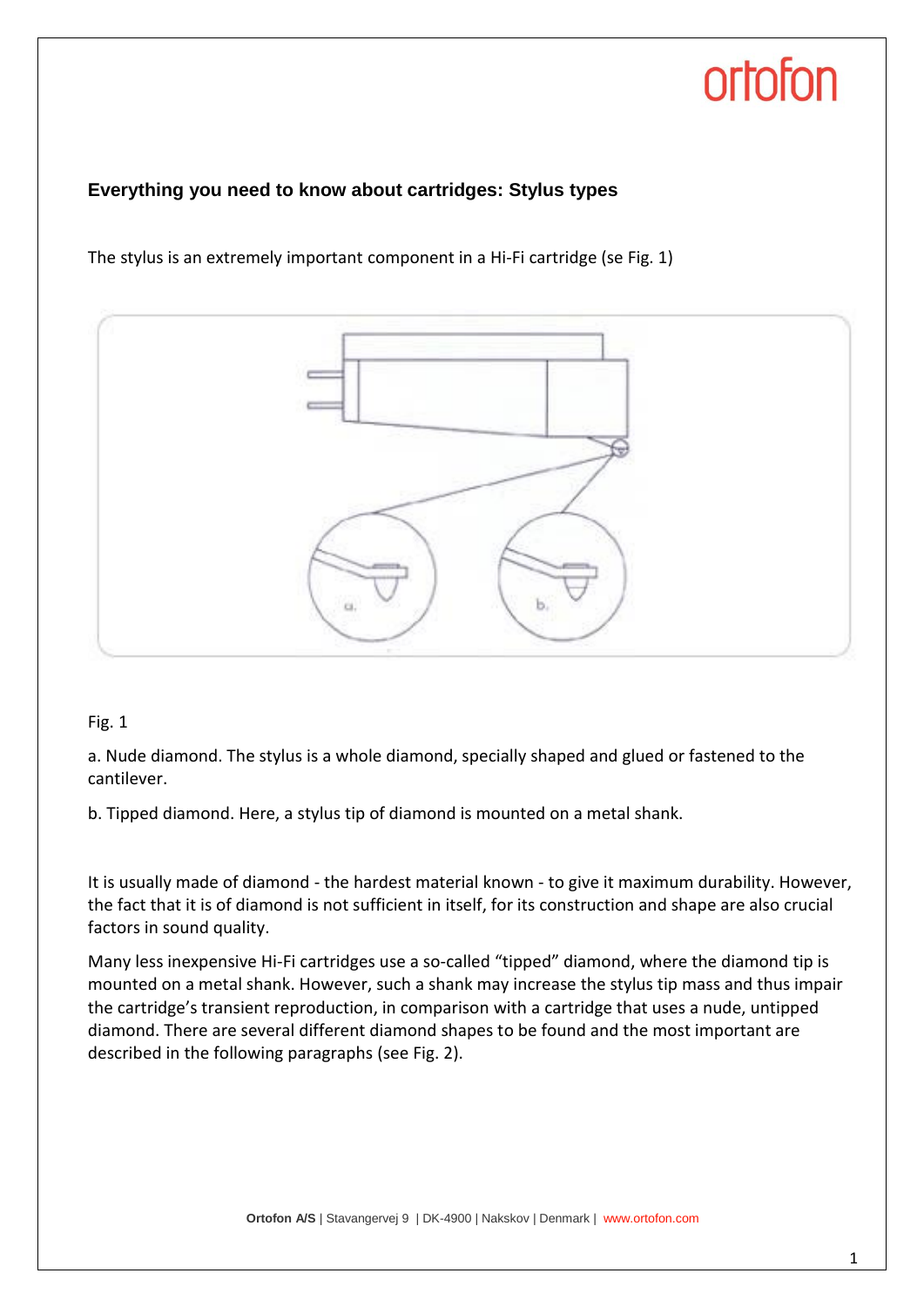# ortofon

#### Fig. 2

a. Cutting stylus used for the cutting of master discs.

- b. Spherical stylus.
- c. Elliptical stylus.
- d. Fine Line stylus.

### *The spherical stylus*

The spherical shaped stylus is the simplest and cheapest to produce and it is, therefore, the most common. Spherical styli can be recommended in all cases where robustness and economy are taken into consideration in the purchase of a cartridge.

### *The elliptical stylus*

The elliptical shaped stylus bears greater resemblance to the triangular shaped cutting stylus that is used when cutting master records.

The elliptical stylus is able to follow the groove oscillations more accurately than the spherical type, and its distortion and phase error will, therefore, be less.



In the outer turns of the record groove where the diameter is the greatest, it may be difficult to hear the difference between a spherical and an elliptical diamond, as there is relatively good space in the groove for the highest frequencies. However, in the innermost turns of record groove, the wider radius of the spherical diamond makes it difficult for this shape to track the finer groove undulations. This can muffle the treble, and lead to audible distortion in difficult passages. There was a time when the experts disagreed about the choice between spherical and elliptical cartridge styli. However, this debate can now be considered resolved and today, very few, if any, elite cartridges are supplied with spherical styli.

#### *Other stylus types*

The introduction in 1971 of quadraphonic music reproduction from records based on the CD-4 system started a completely new development in the Hi-Fi cartridge field. Cartridges for CD-4 records must be capable of reproducing frequencies as high as 45,000 Hz. This was more than the models in existence at the time could manage, as even the contact surface of the elliptical diamond is too wide for a 45,000 Hz oscillation to be tracked accurately. A solution to the problem might have been a